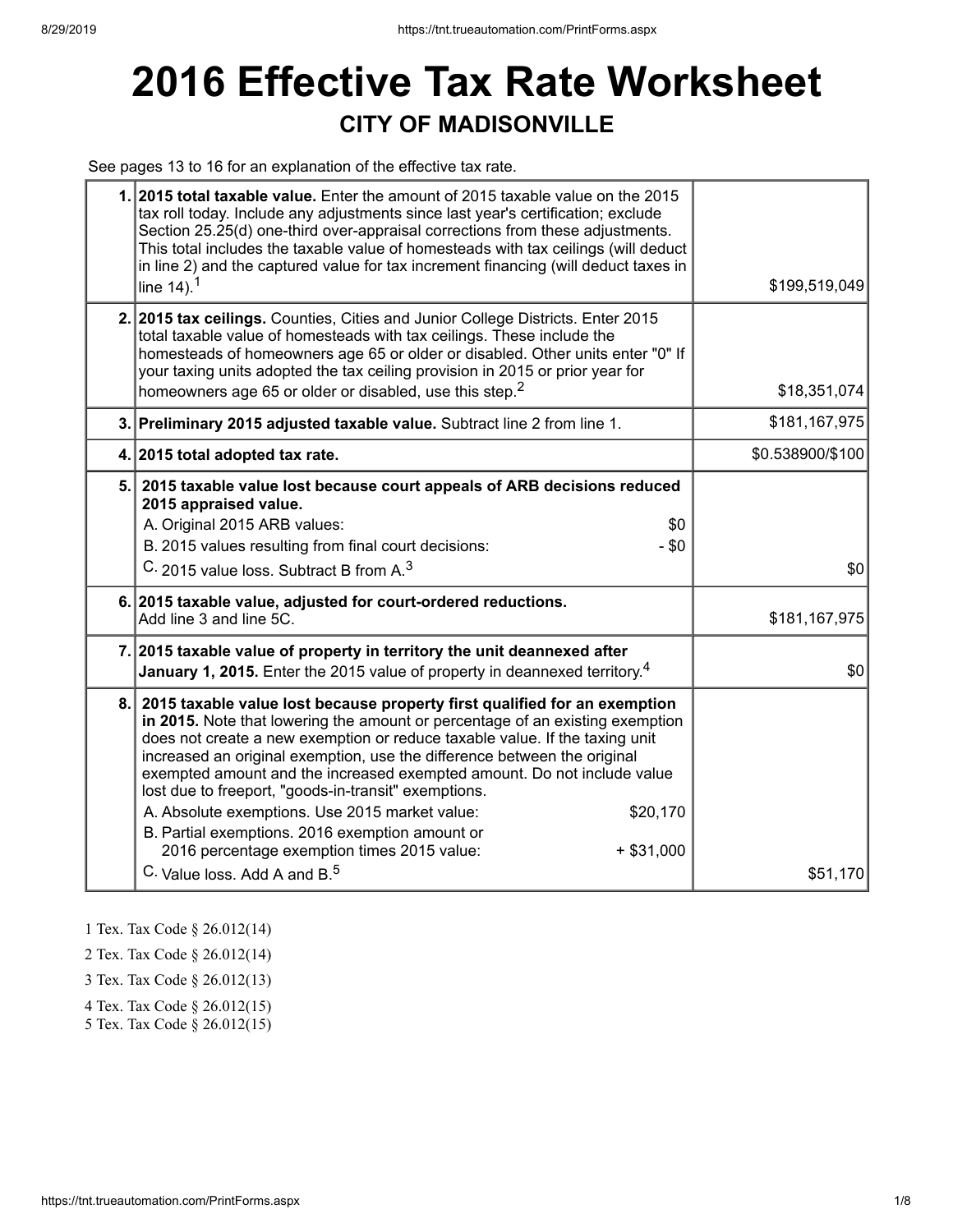## **2016 Effective Tax Rate Worksheet (continued) CITY OF MADISONVILLE**

| 9. | 2015 taxable value lost because property first qualified for agricultural<br>appraisal (1-d or 1-d-1), timber appraisal, recreational/scenic appraisal or<br>public access airport special appraisal in 2016. Use only those properties<br>that first qualified in 2016; do not use properties that qualified in 2015.                                                                                                                                              |               |
|----|---------------------------------------------------------------------------------------------------------------------------------------------------------------------------------------------------------------------------------------------------------------------------------------------------------------------------------------------------------------------------------------------------------------------------------------------------------------------|---------------|
|    | A. 2015 market value:<br>\$0                                                                                                                                                                                                                                                                                                                                                                                                                                        |               |
|    | $-$ \$0<br>B. 2016 productivity or special appraised value:                                                                                                                                                                                                                                                                                                                                                                                                         |               |
|    | C. Value loss. Subtract B from A. <sup>6</sup>                                                                                                                                                                                                                                                                                                                                                                                                                      | \$0           |
|    | 10. Total adjustments for lost value. Add lines 7, 8C and 9C.                                                                                                                                                                                                                                                                                                                                                                                                       | \$51,170      |
|    | 11. 2015 adjusted taxable value. Subtract line 10 from line 6.                                                                                                                                                                                                                                                                                                                                                                                                      | \$181,116,805 |
|    | 12. Adjusted 2015 taxes. Multiply line 4 by line 11 and divide by \$100.                                                                                                                                                                                                                                                                                                                                                                                            | \$976,038     |
|    | 13. Taxes refunded for years preceding tax year 2015. Enter the amount of<br>taxes refunded by the taxing unit for tax years preceding tax year 2015. Types<br>of refunds include court decisions, Tax Code § 25.25(b) and (c) corrections and<br>Tax Code § 31.11 payment errors. Do not include refunds for tax year 2015.<br>This line applies only to tax years preceding tax year 2015. $^7\,$                                                                 | \$140         |
|    | 14. Taxes in tax increment financing (TIF) for tax year 2015. Enter the amount of<br>taxes paid into the tax increment fund for a reinvestment zone as agreed by the<br>taxing unit. If the unit has no 2016 captured appraised value in Line 16D, enter<br>"0". <sup>8</sup>                                                                                                                                                                                       | \$0           |
|    | 15. Adjusted 2015 taxes with refunds and TIF adjustment. Add lines 12 and 13,<br>subtract line 14.9                                                                                                                                                                                                                                                                                                                                                                 | \$976,178     |
|    | 16. Total 2016 taxable value on the 2016 certified appraisal roll today. This<br>value includes only certified values and includes the total taxable value of<br>homesteads with tax ceilings (will deduct in line 18). These homesteads<br>includes homeowners age 65 or older or disabled. <sup>10</sup><br>A. Certified values only:<br>\$208,070,130<br>B. Counties: Include railroad rolling stock values<br>certified by the Comptroller's office:<br>$+$ \$0 |               |

6 Tex. Tax Code § 26.012(15)

7 Tex. Tax Code § 26.012(13)

8 Tex. Tax Code § 26.03(c)

9 Tex. Tax Code § 26.012(13)

10 Tex. Tax Code § 26.012(15)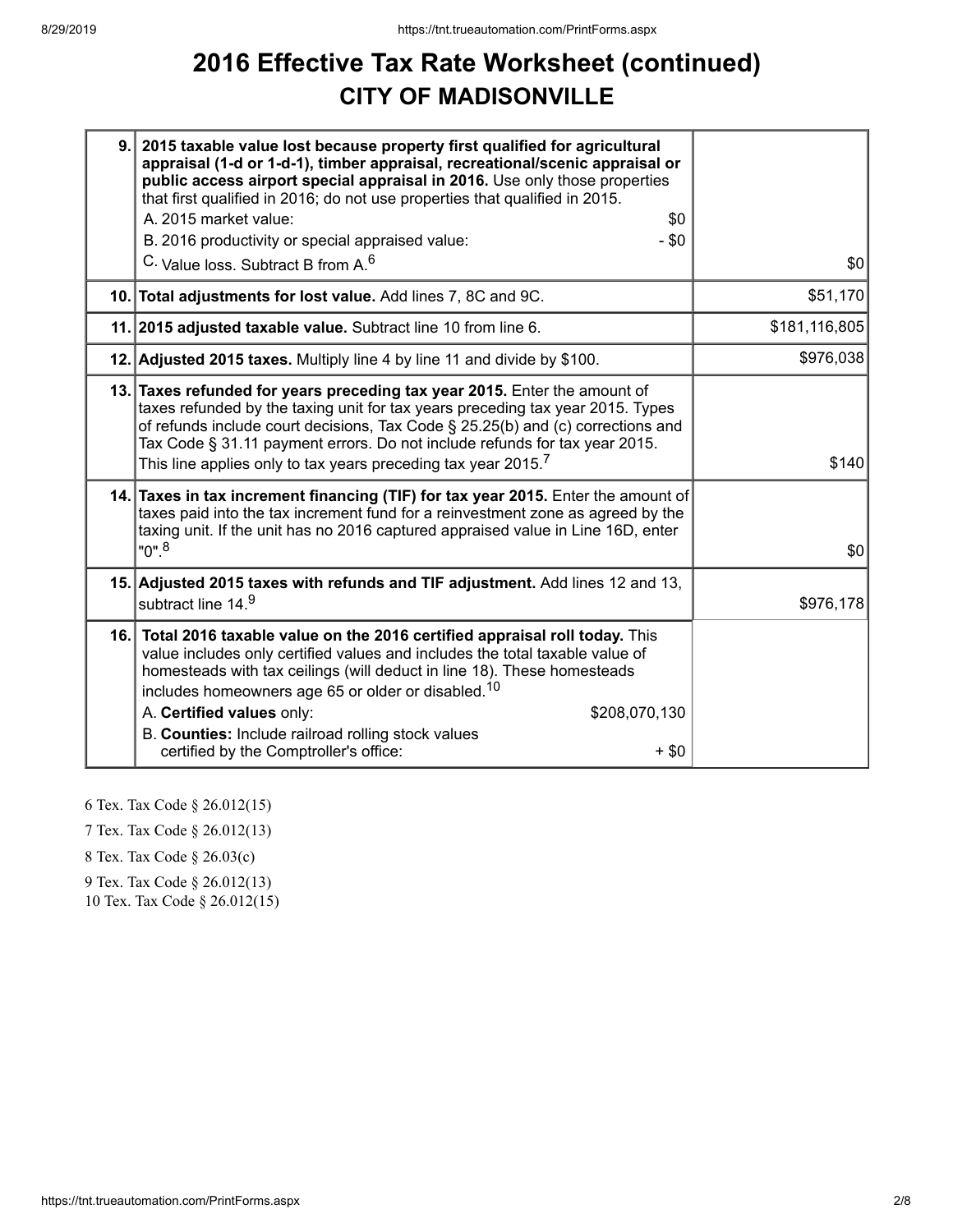## **2016 Effective Tax Rate Worksheet (continued) CITY OF MADISONVILLE**

| 16.<br>(cont.) | C. Pollution control exemption: Deduct the value<br>of property exempted for the current tax year for<br>the first time as pollution control property:<br>D. Tax increment financing: Deduct the 2016<br>captured appraised value of property taxable by a<br>taxing unit in a tax increment financing zone for<br>which the 2016 taxes will be deposited into the<br>tax increment fund. Do not include any new<br>property value that will be included in line 21<br>below. <sup>11</sup><br>E. Total 2016 value. Add A and B, then subtract C<br>and D.                                                                                                                                                                                                                                                                                                                                                                                                                                                                                                                                                                                                                                                                                                    | $-$ \$0<br>$-$ \$0 | \$208,070,130 |
|----------------|---------------------------------------------------------------------------------------------------------------------------------------------------------------------------------------------------------------------------------------------------------------------------------------------------------------------------------------------------------------------------------------------------------------------------------------------------------------------------------------------------------------------------------------------------------------------------------------------------------------------------------------------------------------------------------------------------------------------------------------------------------------------------------------------------------------------------------------------------------------------------------------------------------------------------------------------------------------------------------------------------------------------------------------------------------------------------------------------------------------------------------------------------------------------------------------------------------------------------------------------------------------|--------------------|---------------|
| 17.            | Total value of properties under protest or not included on certified<br>appraisal roll. <sup>12</sup><br>A. 2016 taxable value of properties under protest.<br>The chief appraiser certifies a list of properties still<br>under ARB protest. The list shows the appraisal<br>district's value and the taxpayer's claimed value, if<br>any or an estimate of the value if the taxpayer<br>wins. For each of the properties under protest,<br>use the lowest of these values. Enter the total<br>value. <sup>13</sup><br>B. 2016 value of properties not under protest or<br>included on certified appraisal roll. The chief<br>appraiser gives taxing units a list of those taxable<br>properties that the chief appraiser knows about<br>but are not included at appraisal roll certification.<br>These properties also are not on the list of<br>properties that are still under protest. On this list<br>of properties, the chief appraiser includes the<br>market value, appraised value and exemptions for<br>the preceding year and a reasonable estimate of<br>the market value, appraised value and<br>exemptions for the current year. Use the lower<br>market, appraised or taxable value (as<br>appropriate). Enter the total value. <sup>14</sup> | \$0<br>$+$ \$0     |               |

- 11 Tex. Tax Code § 26.03(c)
- 12 Tex. Tax Code § 26.01(c)
- 13 Tex. Tax Code § 26.04 and 26.041

14 Tex. Tax Code § 26.04 and 26.041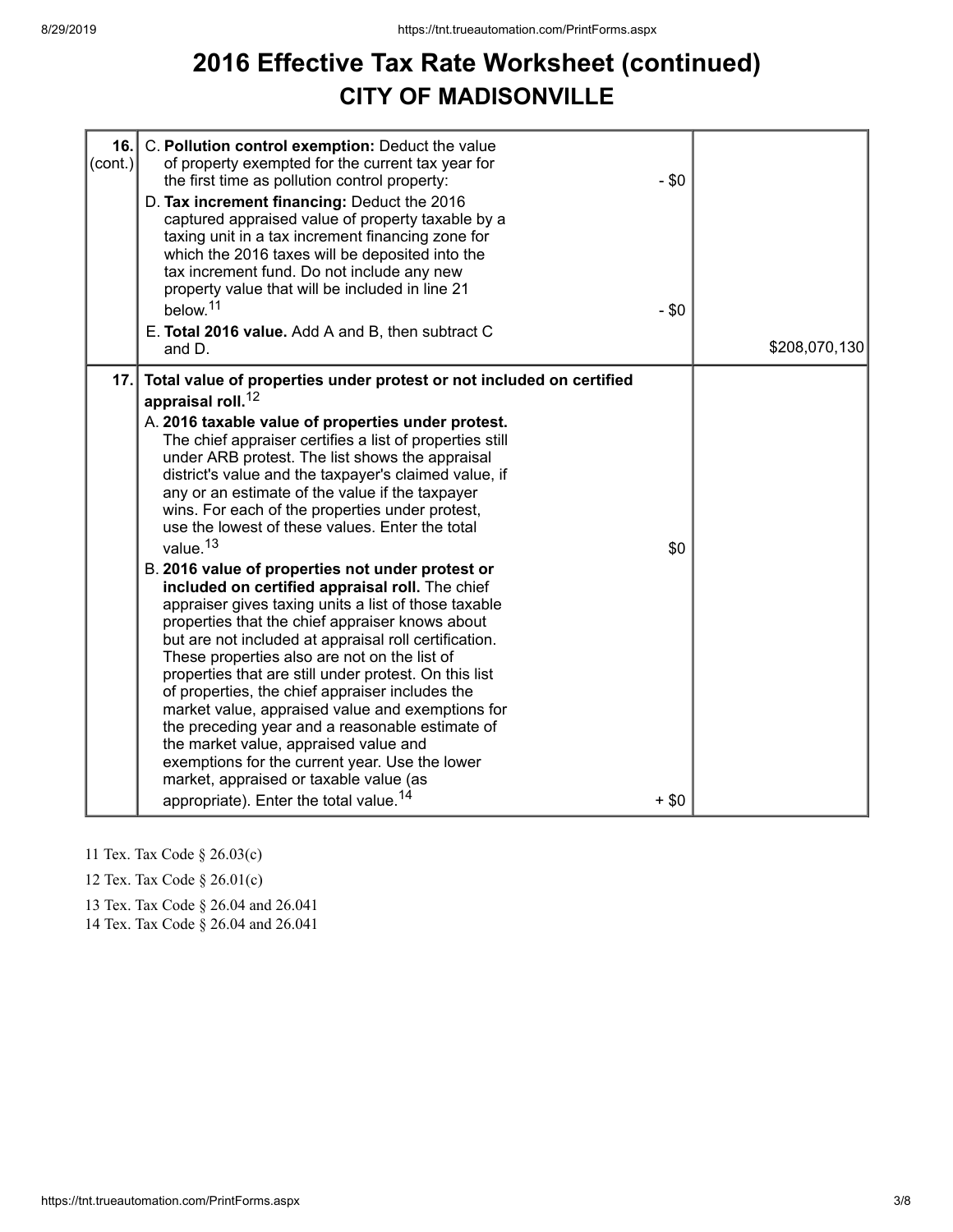## **2016 Effective Tax Rate Worksheet (continued) CITY OF MADISONVILLE**

| $ cont. \rangle$ | 17. C. Total value under protest or not certified. Add<br>A and B.                                                                                                                                                                                                                                                                                                                                                                                                                                                                                                                                                                             | \$0            |
|------------------|------------------------------------------------------------------------------------------------------------------------------------------------------------------------------------------------------------------------------------------------------------------------------------------------------------------------------------------------------------------------------------------------------------------------------------------------------------------------------------------------------------------------------------------------------------------------------------------------------------------------------------------------|----------------|
|                  | 18. 2016 tax ceilings. Counties, cities and junior colleges enter 2016 total taxable<br>value of homesteads with tax ceilings. These include the homesteads of<br>homeowners age 65 or older or disabled. Other taxing units enter "0". If your<br>taxing units adopted the tax ceiling provision in 2015 or prior year for<br>homeowners age 65 or older or disabled, use this step. <sup>15</sup>                                                                                                                                                                                                                                            | \$17,896,126   |
|                  | 19. 2016 total taxable value. Add lines 16E and 17C. Subtract line 18.                                                                                                                                                                                                                                                                                                                                                                                                                                                                                                                                                                         | \$190,174,004  |
|                  | 20. Total 2016 taxable value of properties in territory annexed after January<br>1, 2008. Include both real and personal property. Enter the 2016 value of<br>property in territory annexed. <sup>16</sup>                                                                                                                                                                                                                                                                                                                                                                                                                                     | \$0            |
|                  | 21. Total 2016 taxable value of new improvements and new personal property<br>located in new improvements. New means the item was not on the appraisal<br>roll in 2015. An improvement is a building, structure, fixture or fence erected on<br>or affixed to land. New additions to existing improvements may be included if<br>the appraised value can be determined. New personal property in a new<br>improvement must have been brought into the taxing unit after January 1, 2015<br>and be located in a new improvement. New improvements do include property<br>on which a tax abatement agreement has expired for 2016. <sup>17</sup> | \$6,194,337    |
|                  | 22. Total adjustments to the 2016 taxable value. Add lines 20 and 21.                                                                                                                                                                                                                                                                                                                                                                                                                                                                                                                                                                          | \$6,194,337    |
|                  | 23. 2016 adjusted taxable value. Subtract line 22 from line 19.                                                                                                                                                                                                                                                                                                                                                                                                                                                                                                                                                                                | \$183,979,667  |
|                  | 24. 2016 effective tax rate. Divide line 15 by line 23 and multiply by \$100. <sup>18</sup>                                                                                                                                                                                                                                                                                                                                                                                                                                                                                                                                                    | \$0.5305/\$100 |
|                  | 25. COUNTIES ONLY. Add together the effective tax rates for each type of tax the<br>county levies. The total is the 2016 county effective tax rate. <sup>19</sup>                                                                                                                                                                                                                                                                                                                                                                                                                                                                              |                |
|                  | <b>Fund Name</b><br><b>Tax Rate</b><br>${fields.1}$<br>${field36.2}$                                                                                                                                                                                                                                                                                                                                                                                                                                                                                                                                                                           | \$/\$100       |

15 Tex. Tax Code § 26.012(6)

16 Tex. Tax Code § 26.012(17)

17 Tex. Tax Code § 26.012(17)

18 Tex. Tax Code § 26.04(c)

19 Tex. Tax Code § 26.04(d)

A county, city or hospital district that adopted the additional sales tax in November 2015 or in May 2016 must adjust its effective tax rate. *The Additional Sales Tax Rate Worksheet* on page 39 sets out this adjustment. Do not forget to complete the *Additional Sales Tax Rate Worksheet* if the taxing unit adopted the additional sales tax on these dates.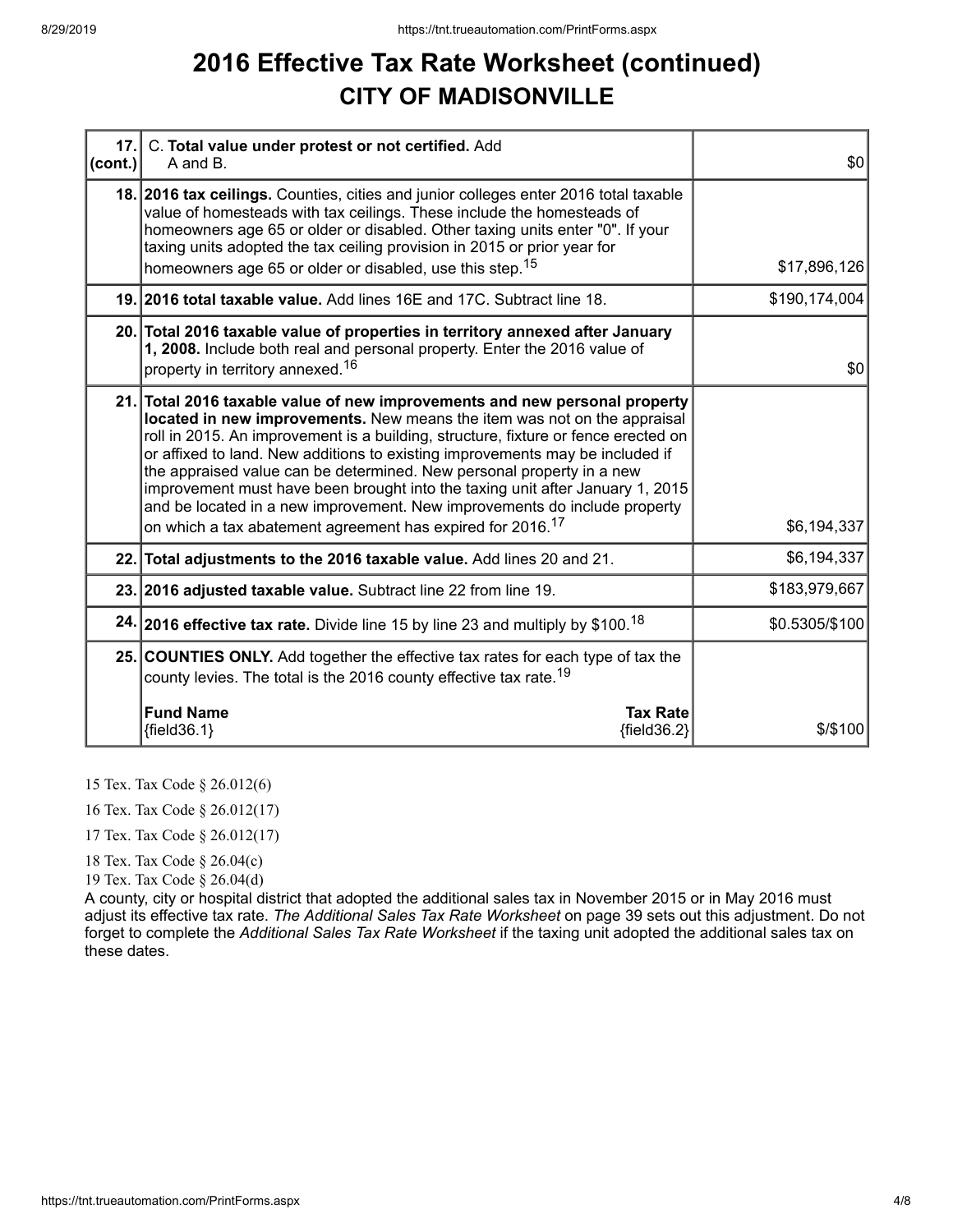# **2016 Rollback Tax Rate Worksheet CITY OF MADISONVILLE**

See pages 17 to 21 for an explanation of the rollback tax rate.

|      | 26. 2015 maintenance and operations (M&O) tax rate.                                                                                                                                                                                                                                                                                                                                                                                                                                                                                                                                                                                                                                                                                                                                                                                                                                                                                                                                                                                                                                                                                                                                                                                                                                                                                                                             | \$0.302300/\$100 |
|------|---------------------------------------------------------------------------------------------------------------------------------------------------------------------------------------------------------------------------------------------------------------------------------------------------------------------------------------------------------------------------------------------------------------------------------------------------------------------------------------------------------------------------------------------------------------------------------------------------------------------------------------------------------------------------------------------------------------------------------------------------------------------------------------------------------------------------------------------------------------------------------------------------------------------------------------------------------------------------------------------------------------------------------------------------------------------------------------------------------------------------------------------------------------------------------------------------------------------------------------------------------------------------------------------------------------------------------------------------------------------------------|------------------|
|      | 27. 2015 adjusted taxable value. Enter the amount from line 11.                                                                                                                                                                                                                                                                                                                                                                                                                                                                                                                                                                                                                                                                                                                                                                                                                                                                                                                                                                                                                                                                                                                                                                                                                                                                                                                 | \$181,116,805    |
| 28.1 | 2015 M&O taxes.<br>\$547,516<br>A. Multiply line 26 by line 27 and divide by \$100.<br>B. Cities, counties and hospital districts with<br>additional sales tax: Amount of additional sales<br>tax collected and spent on M&O expenses in<br>2015. Enter amount from full year's sales tax<br>revenue spent for M&O in 2015 fiscal year, if any.<br>Other units, enter "0." Counties exclude any<br>amount that was spent for economic development<br>grants from the amount of sales tax spent.<br>$+$ \$9,615<br>C. Counties: Enter the amount for the state criminal<br>justice mandate. If second or later year, the<br>amount is for increased cost above last year's<br>$+ $0$<br>amount. Other units, enter "0."<br>D. Transferring function: If discontinuing all of a<br>department, function or activity and transferring it<br>to another unit by written contract, enter the<br>amount spent by the unit discontinuing the<br>function in the 12 months preceding the month of<br>this calculation. If the unit did not operate this<br>function for this 12-month period, use the amount<br>spent in the last full fiscal year in which the unit<br>operated the function. The unit discontinuing the<br>function will subtract this amount in H below. The<br>unit receiving the function will add this amount in<br>$+/-$ \$0<br>H below. Other units, enter "0." |                  |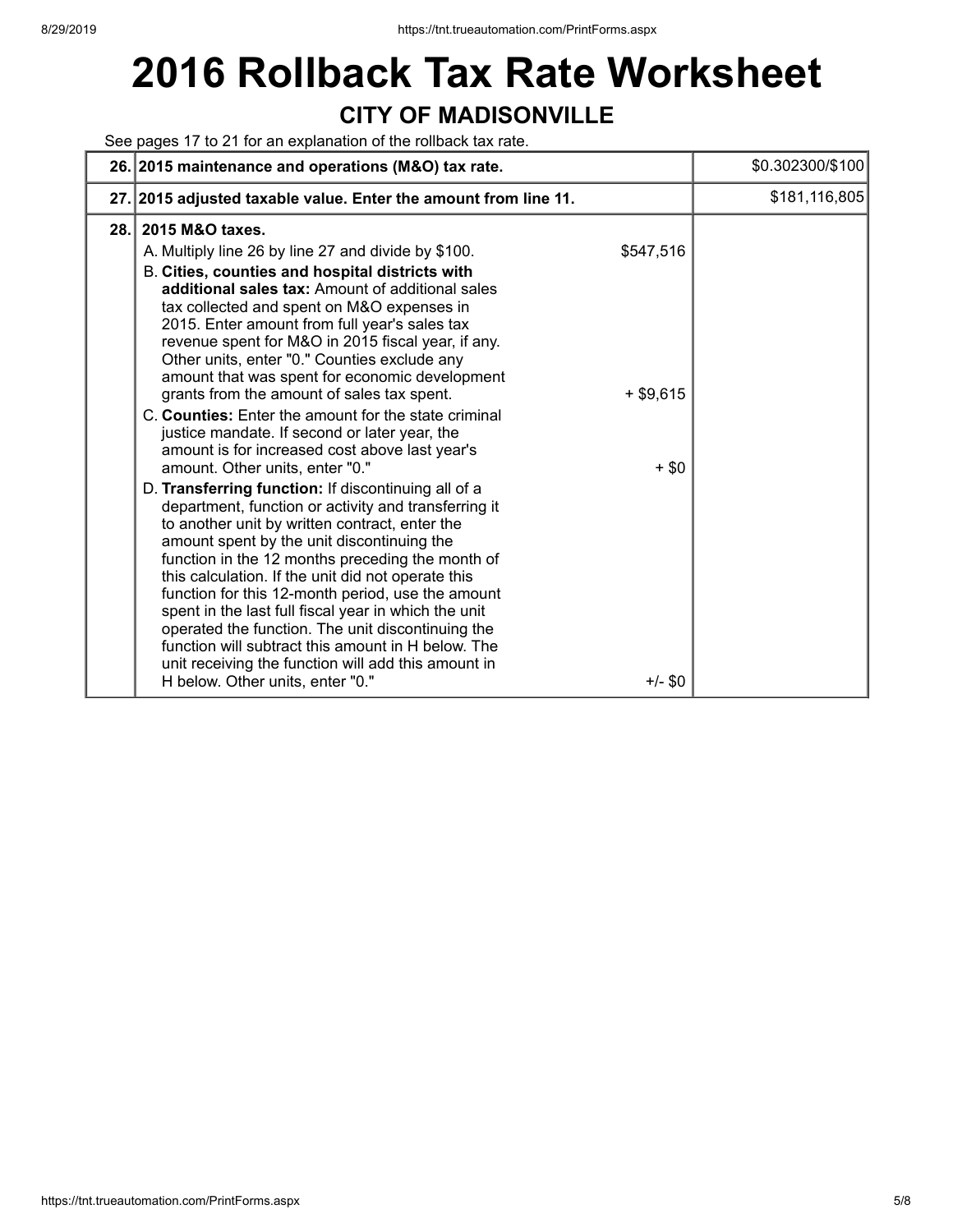## **2016 Rollback Tax Rate Worksheet (continued) CITY OF MADISONVILLE**

| 28.<br>(cont.) | E. Taxes refunded for years preceding tax year<br>2015: Enter the amount of M&O taxes refunded<br>during the last budget year for tax years<br>preceding tax year 2015. Types of refunds<br>include court decisions, Section 25.25(b) and (c)<br>corrections and Section 31.11 payment errors.<br>Do not include refunds for tax year 2015. This<br>line applies only to tax years preceding tax year<br>2015.<br>F. Enhanced indigent health care expenditures:<br>Enter the increased amount for the current year's                                              | $+$ \$85           |                |
|----------------|--------------------------------------------------------------------------------------------------------------------------------------------------------------------------------------------------------------------------------------------------------------------------------------------------------------------------------------------------------------------------------------------------------------------------------------------------------------------------------------------------------------------------------------------------------------------|--------------------|----------------|
|                | enhanced indigent health care expenditures<br>above the preceding tax year's enhanced<br>indigent health care expenditures, less any state<br>assistance.<br>G. Taxes in tax increment financing (TIF): Enter<br>the amount of taxes paid into the tax increment<br>fund for a reinvestment zone as agreed by the<br>taxing unit. If the unit has no 2016 captured<br>appraised value in Line 16D, enter "0."<br>H. Adjusted M&O Taxes. Add A, B, C, E and F. For<br>unit with D, subtract if discontinuing function and<br>add if receiving function. Subtract G. | $+$ \$0<br>$-$ \$0 | \$557,216      |
|                | 29. 2016 adjusted taxable value.<br>Enter line 23 from the Effective Tax Rate Worksheet.                                                                                                                                                                                                                                                                                                                                                                                                                                                                           |                    | \$183,979,667  |
|                | 30. 2016 effective maintenance and operations rate.<br>Divide line 28H by line 29 and multiply by \$100.                                                                                                                                                                                                                                                                                                                                                                                                                                                           |                    | \$0.3028/\$100 |
|                | 31. 2016 rollback maintenance and operation rate.<br>Multiply line 30 by 1.08. (See lines 49 to 52 for additional rate for pollution<br>control expenses.                                                                                                                                                                                                                                                                                                                                                                                                          |                    | \$0.3270/\$100 |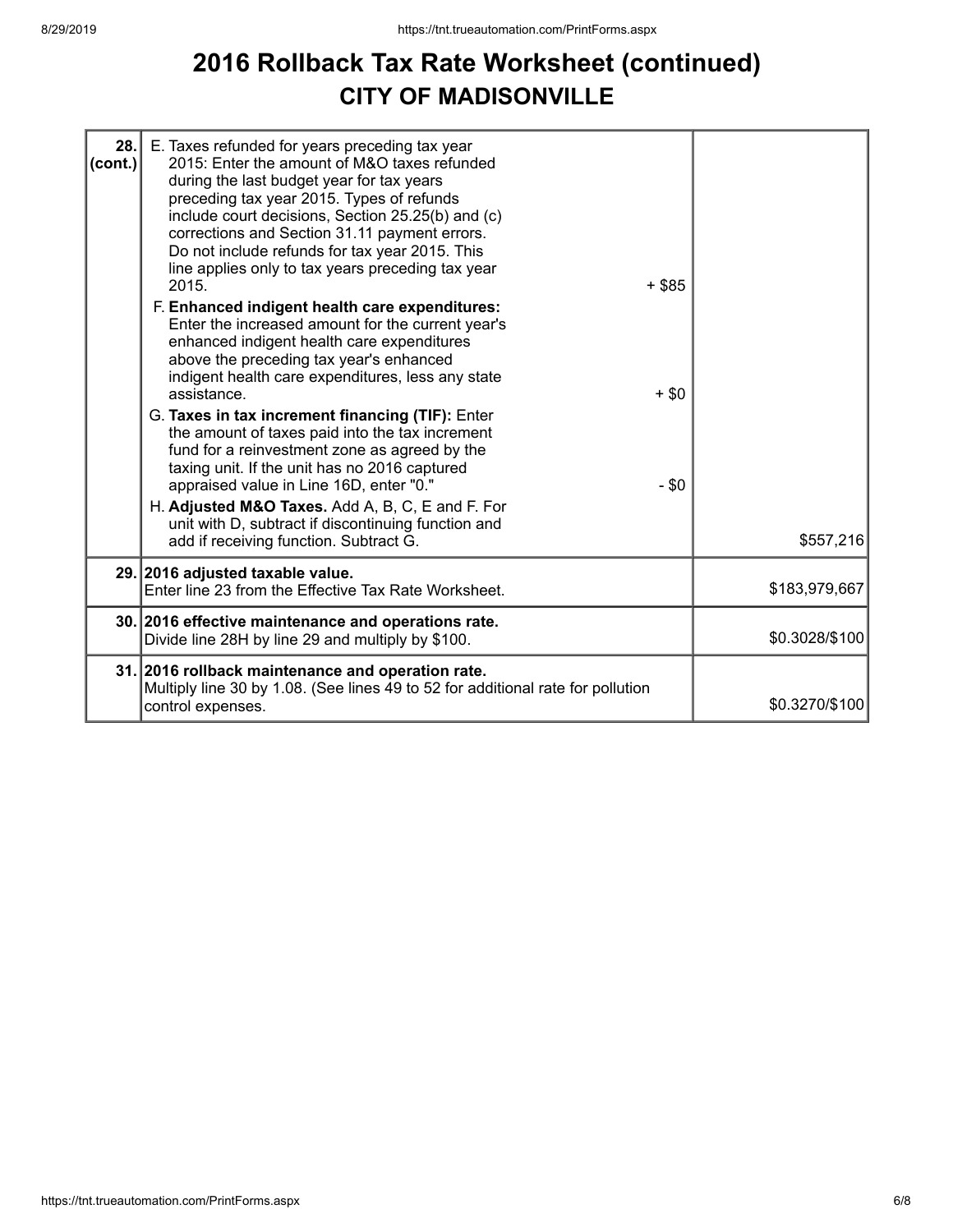## **2016 Rollback Tax Rate Worksheet (continued) CITY OF MADISONVILLE**

| 32. | Total 2016 debt to be paid with property taxes and additional sales tax<br>revenue.<br>"Debt" means the interest and principal that will be paid on debts that:<br>(1) are paid by property taxes,<br>(2) are secured by property taxes,<br>(3) are scheduled for payment over a period longer than one year and<br>(4) are not classified in the unit's budget as M&O expenses.<br>A: Debt also includes contractual payments to other<br>taxing units that have incurred debts on behalf of<br>this taxing unit, if those debts meet the four<br>conditions above. Include only amounts that will be<br>paid from property tax revenue. Do not include<br>appraisal district budget payments. List the debt in<br>Schedule B: Debt Service.<br>\$454,263<br>B: Subtract unencumbered fund amount used to<br>reduce total debt. |                |
|-----|----------------------------------------------------------------------------------------------------------------------------------------------------------------------------------------------------------------------------------------------------------------------------------------------------------------------------------------------------------------------------------------------------------------------------------------------------------------------------------------------------------------------------------------------------------------------------------------------------------------------------------------------------------------------------------------------------------------------------------------------------------------------------------------------------------------------------------|----------------|
|     | -\$0<br>$-$0$<br>C: Subtract amount paid from other resources.                                                                                                                                                                                                                                                                                                                                                                                                                                                                                                                                                                                                                                                                                                                                                                   |                |
|     | D: Adjusted debt. Subtract B and C from A.                                                                                                                                                                                                                                                                                                                                                                                                                                                                                                                                                                                                                                                                                                                                                                                       | \$454,263      |
|     | 33. Certified 2015 excess debt collections. Enter the amount certified by the<br>collector.                                                                                                                                                                                                                                                                                                                                                                                                                                                                                                                                                                                                                                                                                                                                      | \$0            |
|     | 34. Adjusted 2016 debt. Subtract line 33 from line 32.                                                                                                                                                                                                                                                                                                                                                                                                                                                                                                                                                                                                                                                                                                                                                                           | \$454,263      |
|     | 35. Certified 2016 anticipated collection rate. Enter the rate certified by the<br>collector. If the rate is 100 percent or greater, enter 100 percent.                                                                                                                                                                                                                                                                                                                                                                                                                                                                                                                                                                                                                                                                          | 100.000000%    |
|     | 36. 2016 debt adjusted for collections. Divide line 34 by line 35.                                                                                                                                                                                                                                                                                                                                                                                                                                                                                                                                                                                                                                                                                                                                                               | \$454,263      |
|     | 37. 2016 total taxable value. Enter the amount on line 19.                                                                                                                                                                                                                                                                                                                                                                                                                                                                                                                                                                                                                                                                                                                                                                       | \$190,174,004  |
|     | 38. 2016 debt tax rate. Divide line 36 by line 37 and multiply by \$100.                                                                                                                                                                                                                                                                                                                                                                                                                                                                                                                                                                                                                                                                                                                                                         | \$0.2388/\$100 |
|     | 39. 2016 rollback tax rate. Add lines 31 and 38.                                                                                                                                                                                                                                                                                                                                                                                                                                                                                                                                                                                                                                                                                                                                                                                 | \$0.5658/\$100 |
|     | 40. COUNTIES ONLY. Add together the rollback tax rates for each type of tax the<br>county levies. The total is the 2016 county rollback tax rate.                                                                                                                                                                                                                                                                                                                                                                                                                                                                                                                                                                                                                                                                                |                |
|     | <b>Fund Name</b><br><b>Tax Rate</b><br>${fields5.1}$<br>${fields2}$                                                                                                                                                                                                                                                                                                                                                                                                                                                                                                                                                                                                                                                                                                                                                              | $$$ /\$100     |

A taxing unit that adopted the additional sales tax must complete the lines for the *Additional Sales Tax Rate*. A taxing unit seeking additional rollback protection for pollution control expenses completes the *Additional Rollback Protection for Pollution Control*.